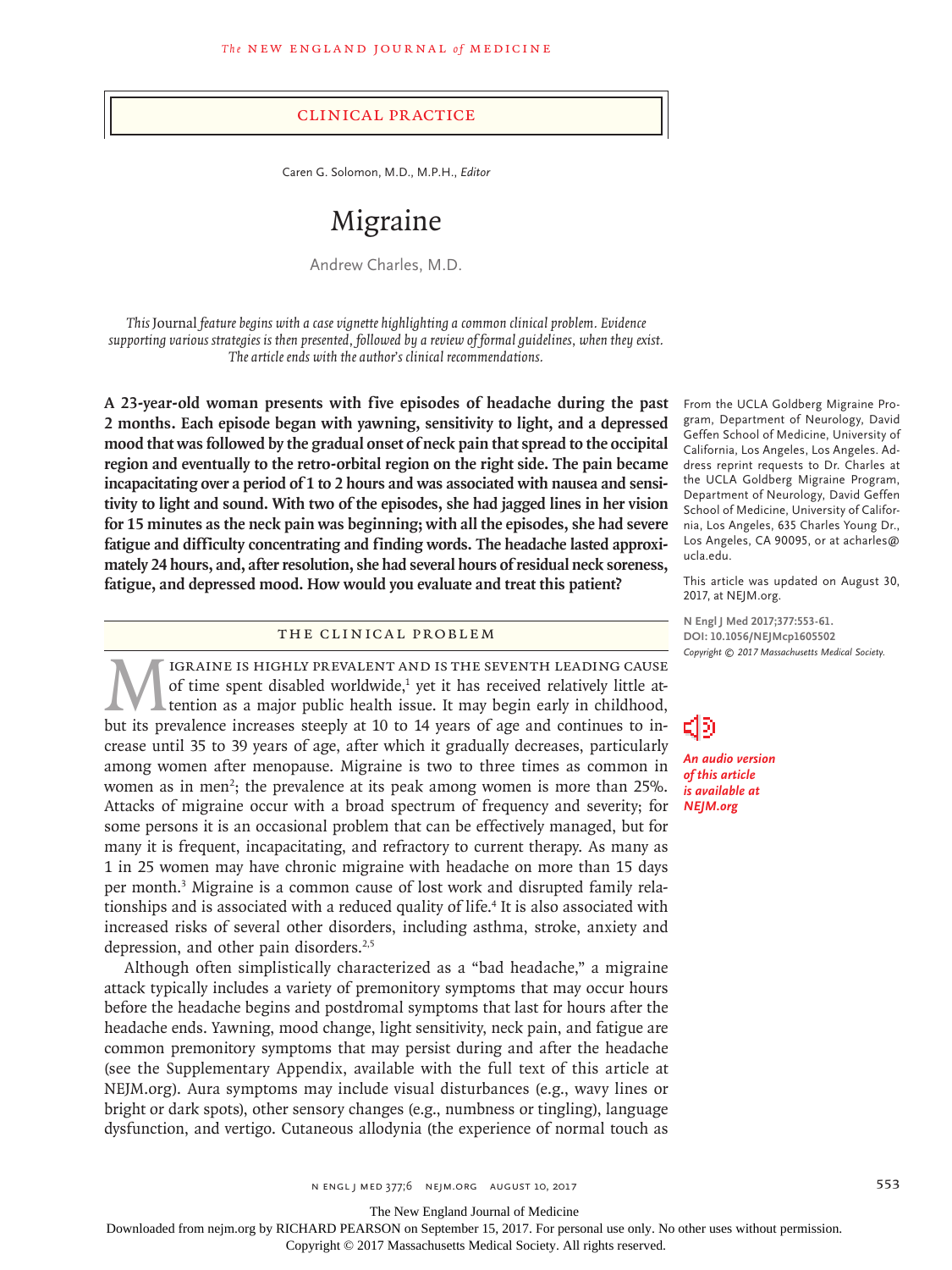#### **Key Clinical Points**

#### **Migraine**

- • Migraine is underdiagnosed; recurrent headache that is associated with sensitivity to light, nausea, or a reduced ability to function is most likely migraine, regardless of other headache characteristics.
- Management should include establishing an accurate diagnosis, identifying and modifying potential exacerbating factors (including medications), developing a plan for the treatment of acute attacks, and determining whether preventive therapy is warranted.
- Therapies for acute migraine (e.g., triptans, nonsteroidal antiinflammatory drugs, and antiemetic agents individually or in combination) should be taken as early as possible after the onset of a migraine attack.
- Preventive therapies (e.g., beta-blockers, candesartan, tricyclic antidepressants, and anticonvulsant agents as well as botulinum toxin for chronic migraine) should be considered on the basis of the frequency and severity of attacks, response to medications for acute migraine, and coexisting conditions.
- Recent clinical trials support the efficacy of new therapies targeting calcitonin gene–related peptide (CGRP) for the treatment of acute migraine and for migraine prevention.

uncomfortable) is also a common component of a migraine attack. Patients may not recognize or spontaneously report these symptoms, but when asked to record them, they can often identify the onset of an attack several hours before a headache occurs<sup>6</sup> and realize that the disabling features of an attack often outlast the headache.<sup>7</sup> Some presumed triggers of migraine may be manifestations of the premonitory phase of a migraine attack; food, light, sound, and odor triggers that are identified by patients may in some cases be early symptoms of gastrointestinal and sensory sensitivity that are part of the attack.

The diverse and highly variable symptoms of migraine reflect complex alterations in the functioning of the nervous system.<sup>8,9</sup> Changes in the activity of multiple brain regions during migraine attacks have been visualized with functional imaging techniques and quantified with the use of clinical electrophysiological techniques. $10,11$ These studies reveal activation of the hypothalamus, thalamus, brain stem, and cortex corresponding with various symptoms of a migraine attack, including those occurring before and after headache. The long-standing concept of migraine as primarily a vascular disorder, in which headache is caused by dilation of blood vessels and is throbbing in quality due to the vascular pulse, has been refuted by substantial evidence during the past two decades.<sup>12,13</sup> It is now clear that constriction of blood vessels is not a required mechanism of therapies for migraine.<sup>12</sup> Although migraine is associated with an increased relative risk of stroke and cardiovascular disease, $14,15$  the mechanisms underlying this association remain uncertain, and it is exceedingly

rare for cerebral ischemia or infarction to occur during a migraine attack.

## Strategies and Evidence

The clinical approach to patients with migraine includes making a correct diagnosis, identifying and removing exacerbating factors, establishing a plan for the treatment of acute attacks, and determining whether daily therapy to prevent attacks is warranted.

# **Diagnosis**

The *International Classification of Headache Disorders* (ICHD) provides detailed criteria for the diagnosis of different types of headache.<sup>16</sup> Many persons with migraine have not received a correct diagnosis, in part because of a traditional focus on the severity and quality of pain as the primary diagnostic criterion. Although migraine headache is characteristically severe, unilateral, and throbbing, it may also be moderate, bilateral, and constant in quality. The features of migraine other than headache, particularly sensitivity to light and sound, nausea, and interference with the ability to function, may be more useful in diagnosis than the character of the headache<sup>17</sup> (Table 1). Other common migraine symptoms, including aura, cognitive dysfunction, dizziness, and fatigue, may lead physicians to order brain imaging, yet this is generally unnecessary if symptoms have a gradual onset and are transient (Table 2). Neck pain is another common symptom of migraine,18 but it is frequently misinterpreted as a manifestation of a disorder in the cervical spine, often leading to unnecessary scans of this region.19 Patients or physicians frequently believe

The New England Journal of Medicine

Downloaded from nejm.org by RICHARD PEARSON on September 15, 2017. For personal use only. No other uses without permission.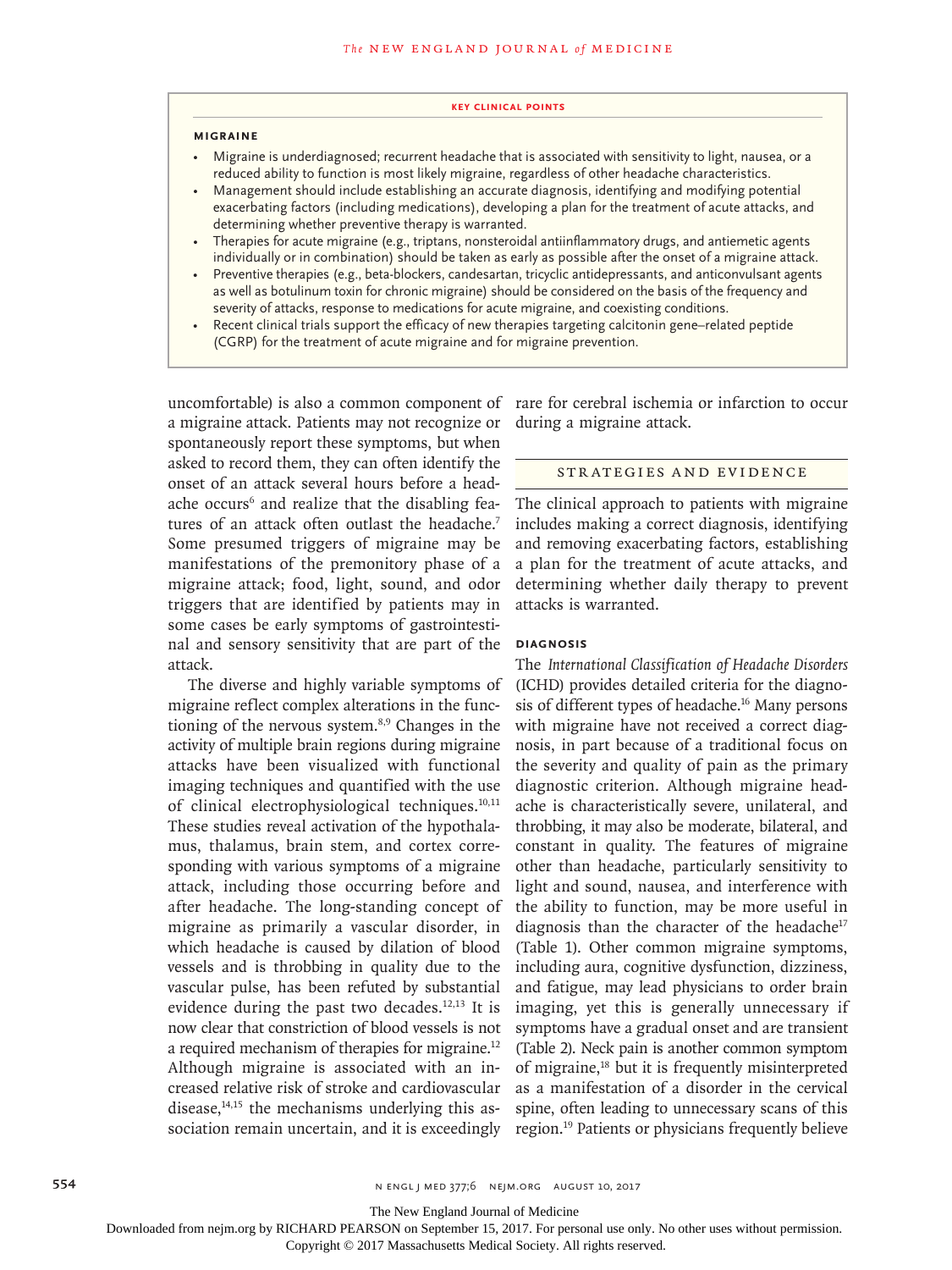that migraine is related to sinus disease, whereas the majority of patients who receive a diagnosis of "sinus headache" in fact have migraine.

## **Lifestyle Factors**

Skipped meals, irregular caffeine intake, irregular sleep, and stress are commonly identified as migraine triggers. Migraine attacks are more common before and during the menstrual period in women. These observations reinforce the concepts that migraine attacks may be precipitated by environmental or hormonal change and that day-to-day consistency of diet, caffeine intake, sleep, and exercise is a sensible approach to reducing migraine frequency. There are, however, no randomized trials of lifestyle modifications to support the efficacy of any specific approach, such as caffeine withdrawal or dietary restrictions.

### **Exacerbating Medications**

Multiple medications can exacerbate migraine, including oral contraceptives, postmenopausal hormone therapy, nasal decongestants, selective serotonin-reuptake inhibitor antidepressants, and proton-pump inhibitors. In some patients, the frequency and severity of attacks can be dramatically reduced by adjusting or discontinuing these medications. In addition, regular use of analgesic medications, particularly opioids and barbiturate–caffeine–analgesic combinations, can increase migraine frequency and severity, even when taken only once or twice a week.<sup>20</sup> This exacerbation cannot be explained simply by tolerance, dependence, or addiction but rather is a direct adverse effect on migraine. Withdrawing the frequently used medication can result in marked improvement, but this may require substantial time and effort, and in some patients, inpatient treatment is needed.<sup>21</sup>

## **Treatment of Acute Migraine**

Medications that are commonly used in the management of acute migraine, their effects (vs. placebo) in randomized trials, and common or serious adverse effects are reviewed in Table 3. Triptans (selective activators of the 5-hydroxytryptamine [5-HT], or serotonin, receptors of type 1B, 1D, and 1F) are effective in aborting an attack in the majority of patients with migraine, but clinical trials indicate that a minority of patients are pain-free by 2 hours. This may in part be due to the fact that in most clinical trials,

### **Table 1. Diagnostic Criteria for Migraine.\***

#### **Disease Classification**

#### **Migraine without aura (ICHD-3)**

At least five attacks fulfilling the following criteria:

Headache attacks lasting 4–72 hr (untreated or unsuccessfully treated)

Headache has at least two of the following four characteristics:

Unilateral location

Pulsating quality

Moderate or severe pain intensity

Aggravation by or causing avoidance of routine physical activity (e.g., walking or climbing stairs)

During headache, at least one of the following:

Nausea and vomiting

Photophobia and phonophobia

Headache is not better accounted for by another ICHD-3 diagnosis

**Migraine (ID Migraine validation study)**

During the past 3 mo, at least two of the following with headaches:

Nausea or sickness to stomach

Sensitivity to light (a lot more than when one did not have headaches)

Limited ability to work, study, or do what one needed to do for at least 1 day

\* The diagnostic criteria for migraine without aura are from the *International Classification of Headache Disorders*, third edition (ICHD-3).16 The simplified criteria for diagnosis of migraine were shown in the ID Migraine validation study to have a high positive predictive value (93% in a primary care setting).<sup>17</sup>

the dosing of therapies for acute migraine occurs when pain is already moderate or severe. Nonetheless, in clinical practice, a substantial percentage of patients report dissatisfaction with triptans because of a slow or incomplete response.<sup>36,37</sup> For some, the addition of a nonsteroidal antiinflammatory drug (NSAID) (including nonprescription preparations), or taking one of these medications independently, can be effective (Table 3).<sup>22,24</sup> Multiple ergotamine preparations are available, and intravenous dihydroergotamine in particular is a mainstay of treatment for refractory migraine in urgent care or inpatient settings (Table 3). $22,27$ 

Antiemetic agents are important adjunctive therapies, particularly for patients with substantial nausea, a disabling symptom that may be a predictor of a poor therapeutic response.<sup>28</sup> Parenteral administration of antiemetics may be a useful approach in the emergency department.<sup>23</sup> Intranasal, subcutaneous injectable, rectal suppository, or other nonoral preparations of therapies for acute migraine may be able to achieve

n engl j med 377;6 nejm.org August 10, 2017 555

The New England Journal of Medicine

Downloaded from nejm.org by RICHARD PEARSON on September 15, 2017. For personal use only. No other uses without permission.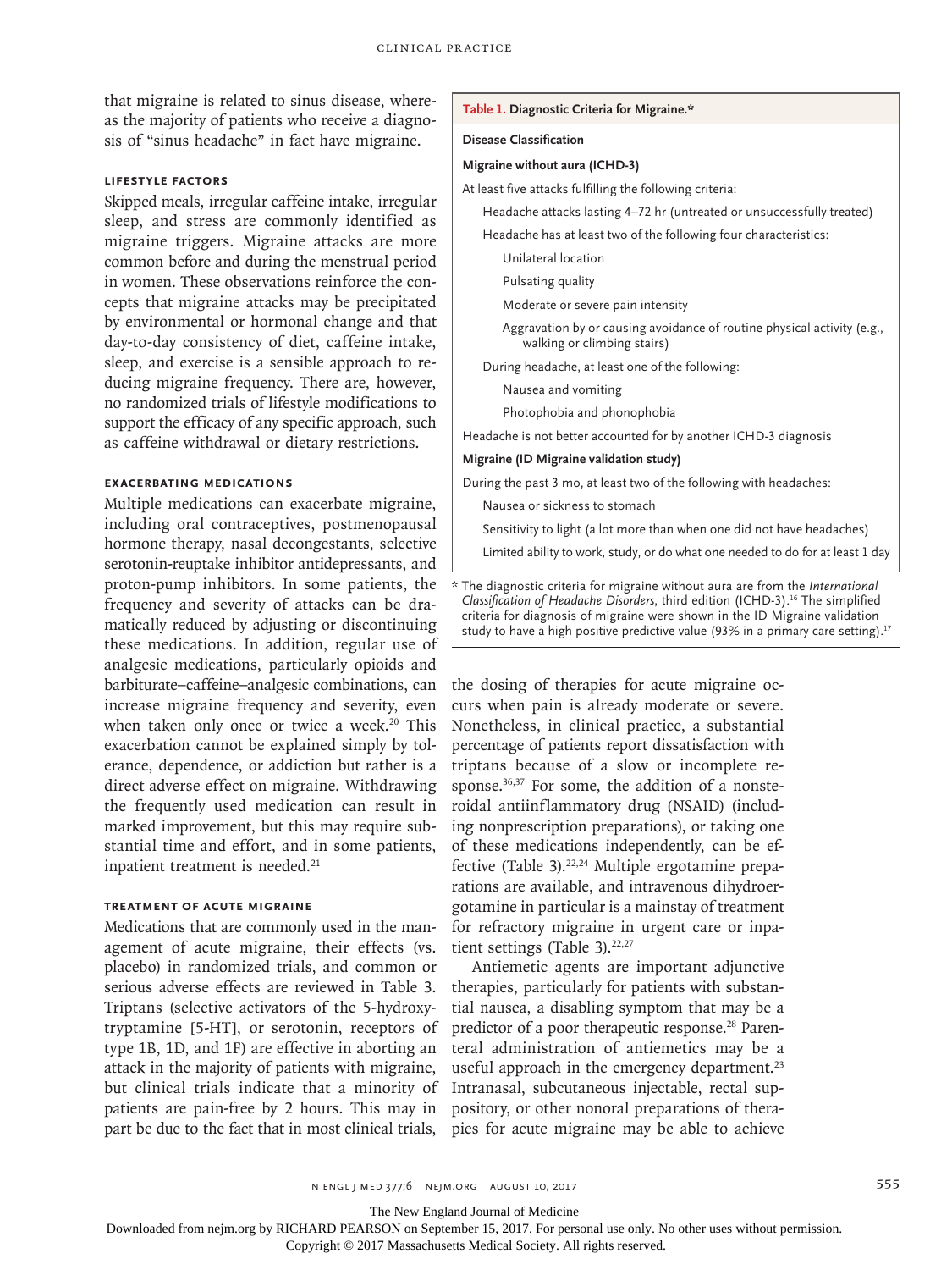**Table 2. Typical Features of Migraine versus "Red Flags" That Warrant Further Diagnostic Evaluation.**

#### **Feature**

## **Typical features of migraine**

History of multiple stereotypical attacks lasting 4–72 hr

No symptoms between attacks

Gradual onset of headache, neck pain

- Vision, sensory, and language symptoms begin and progress gradually and last ≤1 hr (typical aura)
- Yawning, neck pain, sensory sensitivity, fatigue, and mood change before and after headache

Family history of headache

**Features suggestive of secondary headache**

New onset of headache (particularly in persons older than 50 yr of age)

Headache lasting >72 hr

Vision, sensory, and language symptoms lasting >1 hr

Very sudden onset of headache or neurologic symptoms

Abnormal neurologic examination

Associated fever, systemic illness

therapeutic levels more quickly than oral preparations and are indicated if nausea and vomiting are a feature of migraine attacks.<sup>22,24</sup>

Administration of therapies for acute migraine early in an attack, before symptoms are severe, is associated with better efficacy than later administration.36,38 It is therefore important to educate patients to recognize premonitory symptoms so that they can initiate treatment as soon as pain begins, or even beforehand (although in nearly all clinical trials of treatments for acute migraine, the treatments are administered when the pain is moderate or severe). Patients commonly withhold treatment until later in an attack because of concerns regarding adverse effects or the cost of medications; these concerns should be addressed if the maximal benefit of therapy for acute migraine is to be achieved. Insurance companies in the United States typically limit the number of triptan doses that a patient may receive per month, but these limitations are not evidence-based. The primary concern with frequent triptan use is not safety but rather the potential development of medication-overuse headache, which the ICHD, third edition, defines as more than 10 days per month of triptan use in a person who has 15 or more days of headache per month.<sup>16</sup>

### **Preventive Therapy for Migraine**

The decision to initiate preventive therapy should be based on a number of factors, including attack frequency and severity, responsiveness to medications for acute migraine, and coexisting conditions. There is no evidence supporting a specific "threshold" migraine frequency for which preventive therapy is clearly warranted, although it is generally agreed that preventive therapy should be considered if migraine occurs at least once per week or on 4 or more days per month. Identifying a preventive therapy that is both effective and has few side effects in patients with migraine remains challenging. All currently available preventive medication therapies for migraine were initially developed for other indications and have been secondarily adopted as treatments for migraine. Antihypertensive agents (e.g., betaadrenergic blockers and candesartan), anticonvulsant agents (e.g., topiramate and divalproex sodium), and tricyclic antidepressants (e.g., amitriptyline and nortriptyline) are standard preventive therapies for migraine (Table 4). For some patients, these agents can be highly effective, although the average difference in headache days per month between preventive therapies and placebo has been small in clinical trials.39,41 Adverse effects are common for most of the preventive therapies, and patients often report an initial response that "wears off" despite increasing doses. Adherence to treatment is generally poor.<sup>51</sup>

OnabotulinumtoxinA is a Food and Drug Administration (FDA)–approved therapy for the prevention of chronic migraine, defined as headache occurring on more than 15 days per month, with migraine features on at least 8 of those days. There is limited evidence to support the use of nonprescription agents — including coenzyme Q10, riboflavin, magnesium, melatonin, and petasites — but these agents are nonetheless widely used because of their acceptable sideeffect profile.46 Without clear biologic or phenotypic predictors of response to specific preventive treatments, the choice of a preventive therapy for migraine is largely based on the side-effect profile and coexisting conditions. For example, for patients with hypertension, a beta-blocker or candesartan may be warranted; for those with insomnia, a tricyclic antidepressant may be considered; and for patients who are obese, topiramate may be appropriate.

"Neuromodulation" approaches, which are

The New England Journal of Medicine

Downloaded from nejm.org by RICHARD PEARSON on September 15, 2017. For personal use only. No other uses without permission.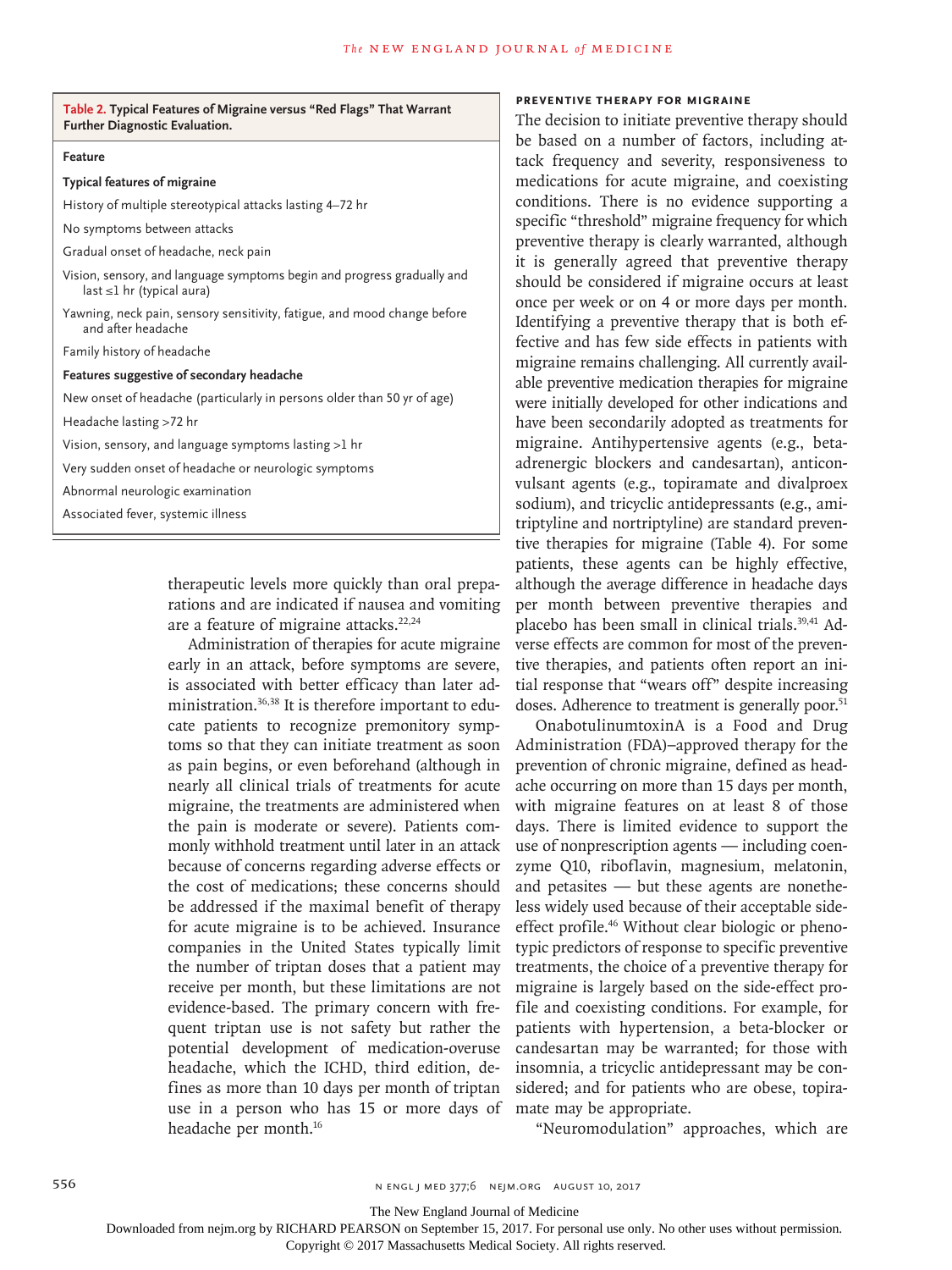| Table 3. Selected Therapies for Acute Migraine.*                           |                                                                                                       |                                                                                                                                                                                                                                                              |                                                                                                                          |                                                                                                                                                                                                                                                                                                                                                                                                                                                                                                                                                                                                                                                                                                                                                                                           |
|----------------------------------------------------------------------------|-------------------------------------------------------------------------------------------------------|--------------------------------------------------------------------------------------------------------------------------------------------------------------------------------------------------------------------------------------------------------------|--------------------------------------------------------------------------------------------------------------------------|-------------------------------------------------------------------------------------------------------------------------------------------------------------------------------------------------------------------------------------------------------------------------------------------------------------------------------------------------------------------------------------------------------------------------------------------------------------------------------------------------------------------------------------------------------------------------------------------------------------------------------------------------------------------------------------------------------------------------------------------------------------------------------------------|
| Class                                                                      | Specific Treatments                                                                                   | Reported Mean Therapeutic Effects;                                                                                                                                                                                                                           | Common or Serious<br>Adverse Effects                                                                                     | Comments                                                                                                                                                                                                                                                                                                                                                                                                                                                                                                                                                                                                                                                                                                                                                                                  |
| Triptans <sup>26</sup>                                                     | frovatrip-<br>tan, naratriptan, rizatriptan,<br>sumatriptan, zolmitriptan<br>Almotriptan, eletriptan, | Pain relief by 2 hr, 16-51%; pain-free<br>by 2 hr, 9-32%; free of headache<br>for 24 hr, 9-27%                                                                                                                                                               | lightheadedness; contraindicat-<br>ed in patients with coronary ar-<br>Chest or facial muscle tightness,<br>tery disease | or subcutaneous delivery may be more ef-<br>Response to and side-effect profile of different<br>triptans varies in individual patients; nasal<br>fective than oral delivery in patients with<br>nausea or vomiting                                                                                                                                                                                                                                                                                                                                                                                                                                                                                                                                                                        |
| Ergots <sup>27,28</sup>                                                    | injection<br>DHE nasal spray, DHE                                                                     | Pain relief by 2 hr, 20-40% (for DHE<br>nasal spray; limited evidence)                                                                                                                                                                                       | Nausea, dizziness; contraindicated<br>cular disease or coronary artery<br>in patients with peripheral vas-<br>disease    | Intravenous DHE is commonly used for refrac-<br>tory migraine                                                                                                                                                                                                                                                                                                                                                                                                                                                                                                                                                                                                                                                                                                                             |
| Acetaminophen <sup>29</sup>                                                |                                                                                                       | Pain relief by 2 hr, 19%; pain-free by<br>2 hr, 9%                                                                                                                                                                                                           | Minimal with intermittent use                                                                                            | May be more effective in combination with<br>antiemetic agent                                                                                                                                                                                                                                                                                                                                                                                                                                                                                                                                                                                                                                                                                                                             |
| NSAID <sub>s30</sub>                                                       | Aspirin, diclofenac, ibuprofen,<br>ketorolac, naproxen                                                | Pain relief by 2 hr, 17-29%; pain-free<br>by 2 hr, 7-20%                                                                                                                                                                                                     | Gastric irritation, excessive bleeding                                                                                   | oral preparations (effervescent or powder)<br>May be effective individually or have additive<br>benefit when taken with triptan; different<br>may have improved efficacy                                                                                                                                                                                                                                                                                                                                                                                                                                                                                                                                                                                                                  |
| Combination <sub>S31,32</sub>                                              | feine, sumatriptan-naproxen<br>Acetaminophen-aspirin-caf-                                             | evidence); pain-free by 2 hr, 20-30%<br>Pain relief by 2 hr, 10-17% (limited                                                                                                                                                                                 | Same as with NSAIDs and triptans                                                                                         | Caffeine-containing preparations may have in-<br>creased potential for overuse; combination<br>therapy is more effective than individual<br>agents in some patients                                                                                                                                                                                                                                                                                                                                                                                                                                                                                                                                                                                                                       |
| Antiemetic agents <sup>23,29,30</sup>                                      | pramide, prochlorperazine<br>Chlorpromazine, metoclo-                                                 | pramide (plus aspirin or acetamin-<br>with intravenous delivery in emer-<br>ophen), 23%; pain relief by 1–2 hr<br>Pain relief by 2 hr with oral metoclo-<br>gency department, 24-67%                                                                         | Sedation, restlessness (akathisia),<br>dystonic reactions                                                                | ondansetron is commonly used for nau-<br>Phenothiazines plus metoclopramide have<br>benefit for headache as well as nausea;<br>sea, but evidence is lacking                                                                                                                                                                                                                                                                                                                                                                                                                                                                                                                                                                                                                               |
| Single-pulse TMS <sup>33</sup>                                             | SpringTMS                                                                                             | Pain-free by 2 hr, 17%                                                                                                                                                                                                                                       | No clinically significant adverse<br>effects                                                                             | Handheld device for patient-delivered therapy;<br>currently FDA-approved for treatment of<br>acute migraine with aura                                                                                                                                                                                                                                                                                                                                                                                                                                                                                                                                                                                                                                                                     |
| nists <sup>34,35</sup> (under inves-<br>CGRP receptor antago-<br>tigation) | Rimegepant, ubrogepant                                                                                | Pain-free by 2 hr, 14-18%                                                                                                                                                                                                                                    | None reported; safety studies are<br>aunguo                                                                              | Phase 2 studies have been completed                                                                                                                                                                                                                                                                                                                                                                                                                                                                                                                                                                                                                                                                                                                                                       |
| in guidelines except as noted; trials were of variabl                      |                                                                                                       | tide (CGRP) receptor antagonists. DHE denotes dihydroergotamine, NSAIDs nonsteroidal antiinflammatory drugs, and TMS transcranial magnetic stimulation.<br>administration. In most cases, therapy was administered when pain was already moderate or severe. |                                                                                                                          | t Values are the percentage of patients with pain relief or freedom from pain after a single dose of the treatment minus the percentage with pain relief or freedom from pain after placebo the star place in the place with p<br>and the European Federation of Neurological Societies <sup>23</sup> as well as other Food and Drug Administration (FDA)–approved or emerging therapies. Citations are for primary trial data with-<br>le quality. All approaches are FDA-approved for the treatment of acute migraine except antiemetics and calcitonin gene-related pep-<br>* Shown are therapies that have high-quality supporting evidence or are highly recommended in guidelines from the American Headache Society, <sup>24.23</sup> the Canadian Headache Society, <sup>24</sup> |

Clinical Practice

The New England Journal of Medicine

Downloaded from nejm.org by RICHARD PEARSON on September 15, 2017. For personal use only. No other uses without permission.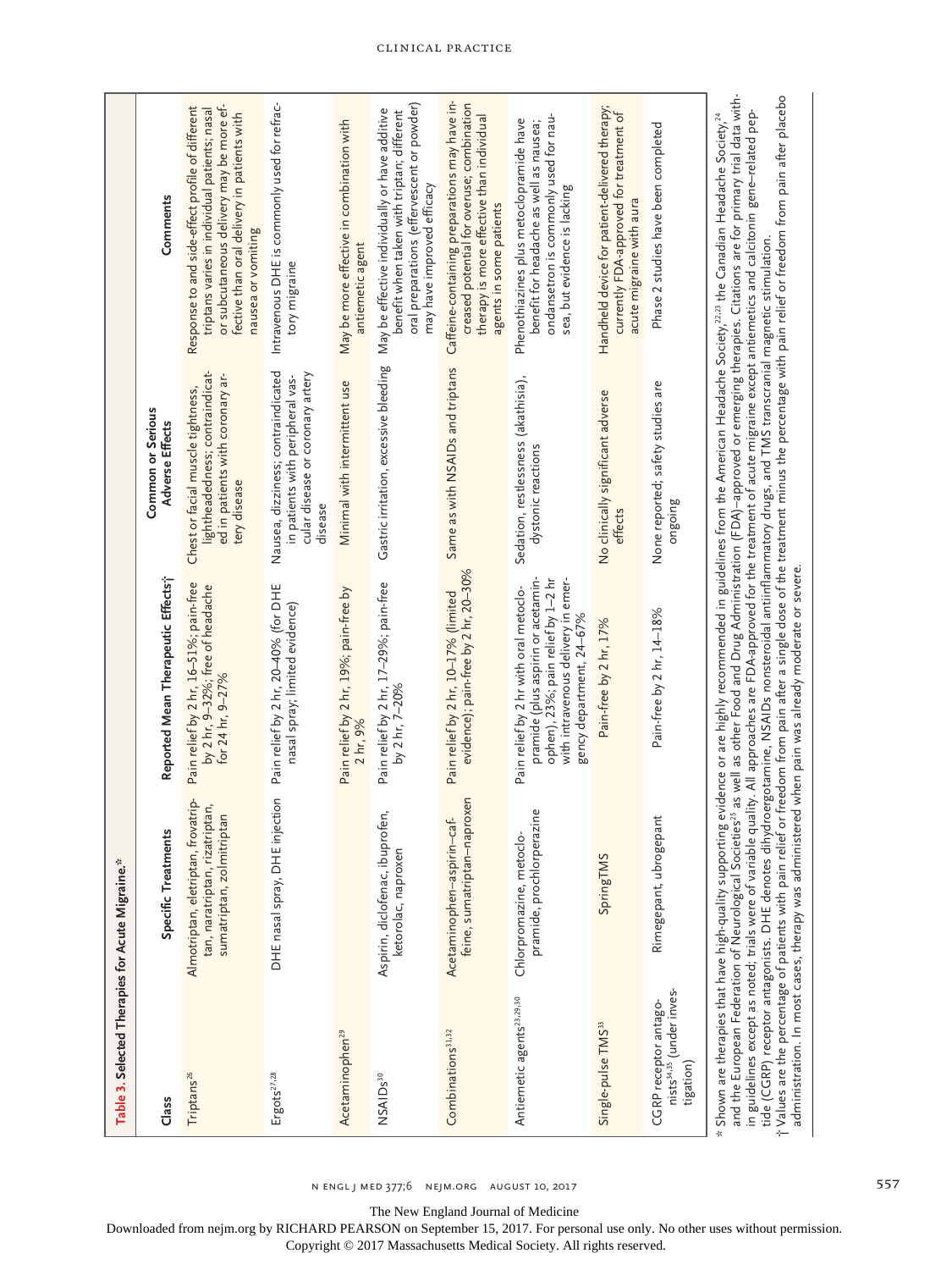| Table 4. Selected Preventive Therapies for Migraine.*                                                      |                                                                                       |                                                                                                                                                                                                                                                                                                                                                                                |                                                                   |                                                                                                                                                                                                                                                                                                                                                                                                                                                                                                                                                                                                    |
|------------------------------------------------------------------------------------------------------------|---------------------------------------------------------------------------------------|--------------------------------------------------------------------------------------------------------------------------------------------------------------------------------------------------------------------------------------------------------------------------------------------------------------------------------------------------------------------------------|-------------------------------------------------------------------|----------------------------------------------------------------------------------------------------------------------------------------------------------------------------------------------------------------------------------------------------------------------------------------------------------------------------------------------------------------------------------------------------------------------------------------------------------------------------------------------------------------------------------------------------------------------------------------------------|
| Class                                                                                                      | Specific Treatments                                                                   | Reported Mean Monthly<br>Therapeutic Effects;                                                                                                                                                                                                                                                                                                                                  | Common or Serious<br>Adverse Effects                              | Comments                                                                                                                                                                                                                                                                                                                                                                                                                                                                                                                                                                                           |
| Tricyclic antidepressants <sup>41</sup>                                                                    | Amitriptyline, nortriptyline                                                          | Data not available                                                                                                                                                                                                                                                                                                                                                             | urinary retention                                                 | may be useful in patients with insomnia<br>Dry mouth, sedation, weight gain, Low doses are typically used (10 to 50 mg);                                                                                                                                                                                                                                                                                                                                                                                                                                                                           |
| Beta-blockers <sup>42,43</sup>                                                                             | Metoprolol, nadolol, propran-<br>olol, timolol t                                      | Headache days, -0.4 (meta-analysis for<br>propranolol)                                                                                                                                                                                                                                                                                                                         | Hypotension, exercise intoler-<br>ance, sexual dysfunction        | May be useful in patients with hypertension,<br>tachycardia, or anxiety                                                                                                                                                                                                                                                                                                                                                                                                                                                                                                                            |
| Anticonvulsant agent <sup>44</sup>                                                                         | Topiramate#                                                                           | chronic migraine days, -1.5 to -3.3<br>Episodic migraine days, -1.1 to -1.3;                                                                                                                                                                                                                                                                                                   | Paresthesias, weight loss, cogni-<br>tive dysfunction, depression | Also used for weight loss; preparations with<br>various half-lives are available                                                                                                                                                                                                                                                                                                                                                                                                                                                                                                                   |
| Anticonvulsant agent <sup>45</sup>                                                                         | Divalproex sodium;                                                                    | Migraine days, -2.6; migraine attacks,<br>$-0.6$ to $-3.4$                                                                                                                                                                                                                                                                                                                     | Tremor, weight gain, hair loss,<br>fetal neural-tube defects      | May be efficacious, but adverse effects limit<br>its use                                                                                                                                                                                                                                                                                                                                                                                                                                                                                                                                           |
| Candesartan <sup>43</sup>                                                                                  |                                                                                       | Headache days, -0.7 to -1.7; migraine<br>days, -0.6 to -1.1                                                                                                                                                                                                                                                                                                                    | Dizziness                                                         | Side effects are generally acceptable                                                                                                                                                                                                                                                                                                                                                                                                                                                                                                                                                              |
| Flunarizine <sup>41</sup>                                                                                  |                                                                                       | Migraine attacks, -1.2 to -1.8                                                                                                                                                                                                                                                                                                                                                 | Sedation, weight gain, depression                                 | Not available in the United States                                                                                                                                                                                                                                                                                                                                                                                                                                                                                                                                                                 |
| Nonprescription therapies <sup>46</sup>                                                                    | melatonin, petasites, ribo-<br>Coenzyme Q10, magnesium,<br>flavin                     | Q10, -0.5 to -0.9 with magnesium,<br>Migraine attacks: -1.1 with coenzyme<br>-0.8 with petasites or riboflavin                                                                                                                                                                                                                                                                 | Diarrhea with magnesium                                           | Side effects are generally acceptable, but cur-<br>rent evidence of efficacy is poor                                                                                                                                                                                                                                                                                                                                                                                                                                                                                                               |
| Botulinum toxins <sup>47</sup>                                                                             | OnabotulinumtoxinA                                                                    | Chronic migraine headache days, -1.4 to<br>$-2.3$ ; migraine days, $-1.5$ to $-2.4$                                                                                                                                                                                                                                                                                            | Muscle weakness, headache                                         | Delivered by subcutaneous injection at multi-<br>ple sites; approved for chronic migraine<br>only                                                                                                                                                                                                                                                                                                                                                                                                                                                                                                  |
| Supraorbital nerve stimula-<br>tion <sup>48</sup>                                                          | Cefaly device;                                                                        | Migraine days, -2.1                                                                                                                                                                                                                                                                                                                                                            | Local discomfort, skin irritation                                 | Headband with forehead stimulation; applied<br>for 20 min daily                                                                                                                                                                                                                                                                                                                                                                                                                                                                                                                                    |
| geting CGRP or its recep-<br>tor <sup>49,50</sup> (under investiga-<br>Monoclonal antibodies tar-<br>tion) | galcane-<br>Eptinezumab, erenumab,<br>fremanezumab,<br>zumab                          | to -1.2; high-frequency episodic mi-<br>graine days, -2.8; days with chronic<br>Episodic migraine headache days, -1.0<br>chronic migraine headache, -30.4<br>migraine headache, -2.5; hr with                                                                                                                                                                                  | Injection-site reactions; safety<br>studies are ongoing           | nously every 1 to 3 mo; rapid onset of effi-<br>Multiple phase 3 trials have been completed;<br>administered subcutaneously or intrave-<br>some cases 100% have been reported<br>cacy; rates of response of 75% and in                                                                                                                                                                                                                                                                                                                                                                             |
| ache days per month; chronic migraine is defined<br>×                                                      | # These therapies have been approved by the FDA as preventive therapies for migraine. | Shown are therapies that have high-quality supporting evidence or are highly recommended in guidelines are from American Academy of Neurology and the American Headache<br>as 15 or more headache days per month, with migraine features on at least 8 of those days.<br>fit with the treatment. The mean monthly effect (typically after 3 months of treatment) is summarized |                                                                   | t Values are the number of migraine attacks, or number of days or hours with symptoms, per month with the treatment minus the number with placebo; negative values indicate a bene-<br>Society, $^{3,40}$ the Canadian Headache Society, $^{41}$ and the European Federation of Neurological Societies <sup>25</sup> as well as other FDA-approved or emerging therapies. Citations for primary clini-<br>cal-trial data are included in these guidelines except where noted. All studies were of episodic migraine unless otherwise specified. Episodic migraine is defined as less than 15 head- |

558 **n ENGL** j MED 377;6 NEJM.ORG AUGUST 10, 2017

The New England Journal of Medicine

Downloaded from nejm.org by RICHARD PEARSON on September 15, 2017. For personal use only. No other uses without permission.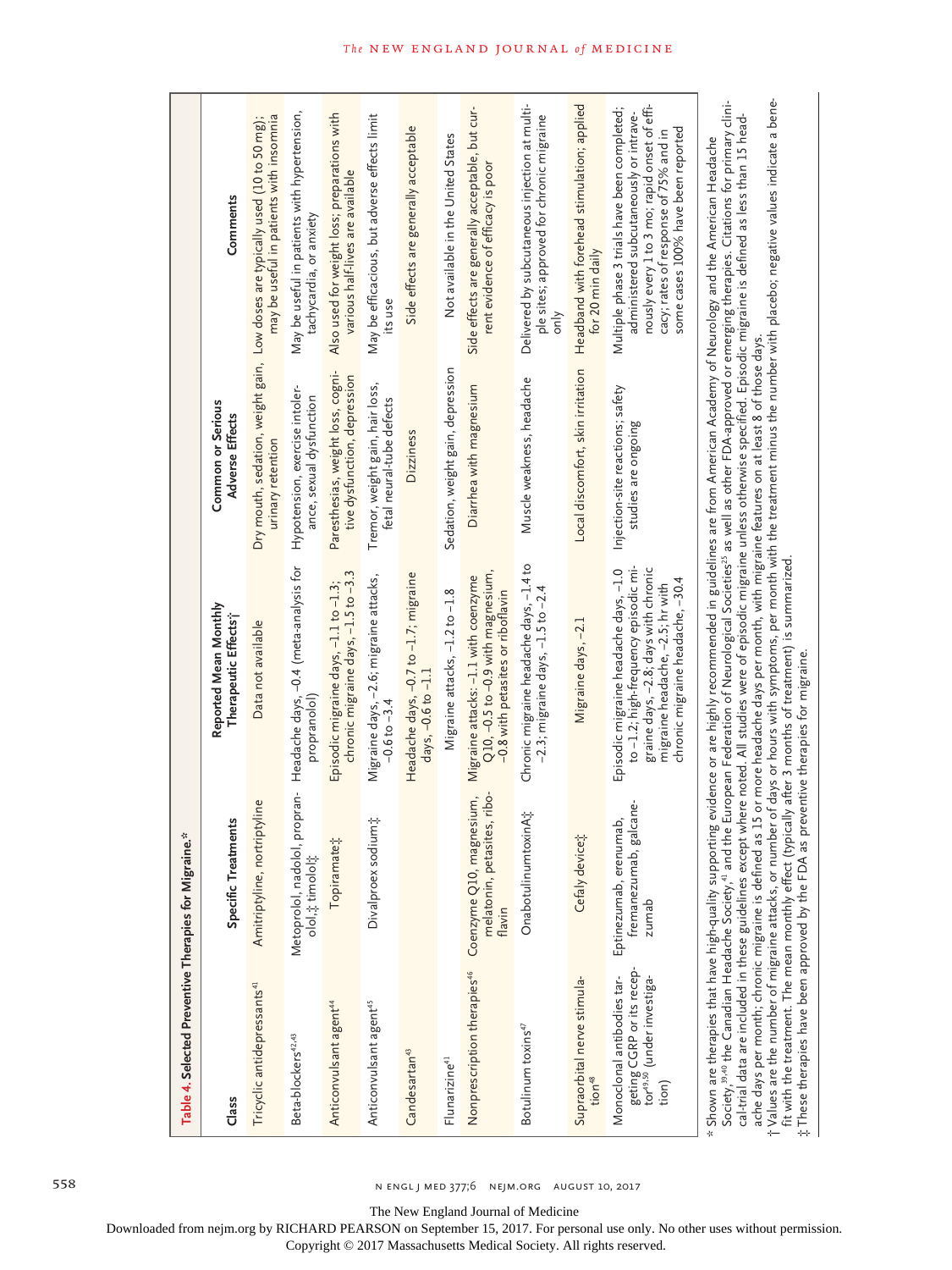based on the concept that migraine can be aborted or prevented by the stimulation of peripheral nerves or the brain, are other potential therapies. Single-pulse transcranial magnetic stimulation<sup>33</sup> is now approved by the FDA as a treatment for acute migraine and as a preventive treatment, whereas supraorbital nerve stimulation<sup>48</sup> is approved as a preventive treatment. More experience with these approaches is needed to guide their appropriate use relative to pharmacologic approaches in clinical practice.

# Areas of Uncertainty

The causes of migraine remain incompletely understood. Migraine commonly runs in families, but specific genetic mechanisms have been elusive. Population studies have identified at least 38 different gene polymorphisms that are associated with migraine.52 However, the contribution of these polymorphisms in individual patients with migraine is uncertain.

The nature and source of neurochemical mediators that trigger migraine attacks are being actively investigated. Migraine is associated with the release of a number of neurotransmitters and neuromodulators, including the neuropeptides calcitonin gene-related peptide (CGRP)<sup>53</sup> and pituitary adenylate cyclase–activating peptide (PACAP).54 Administration of these peptides can provoke migraine attacks in susceptible persons,<sup>55</sup> suggesting a causative role.

Small-molecule antagonists of the CGRP receptor have shown efficacy as therapies for acute migraine.34,35 Monoclonal antibodies to CGRP or its receptor have shown consistent efficacy as preventive therapies for migraine in multiple large phase 2 and phase 3 clinical trials<sup>49</sup> (Table 4). These monoclonal antibodies will probably soon be under consideration by the FDA for approval for clinical use as preventive therapies.

#### Guidelines

Guidelines regarding treatments for acute migraine and preventive therapies have been produced by the American Headache Society, the American Academy of Neurology, the Canadian Headache Society, and the European Federation of Neurological Societies.22-25,39,41 These guidelines vary somewhat in their recommendations, in part because they are based not only on data from clinical trials but also on expert opinion. The recommendations in this article are generally consistent with these guidelines, although only therapies that are supported by high-quality evidence or are highly recommended are discussed.

#### Conclusions a nd Recommendations

The young woman described in the vignette has migraine with and without aura. If her neurologic examination is normal, there is no indication for an imaging study, given that she has had multiple episodes of typical duration with complete resolution of symptoms between episodes and no "red flags," such as an abrupt onset of symptoms, fever, concurrent clinically significant illness, or persistent headache between attacks. Many practitioners reflexively order an imaging study when attacks include neurologic symptoms in addition to headache, but such symptoms are characteristic of migraine. Current medications should be reviewed as possible exacerbating factors. Consistency of lifestyle factors (diet, caffeine intake, sleep, and exercise) should be encouraged, and a strategy for the treatment of acute attacks with triptans, NSAIDs, antiemetics, or a combination of these agents should be developed, with an emphasis on treating as early as possible after migraine onset. The frequency and severity of migraine attacks should be monitored to assess whether preventive therapy may be indicated; options include a beta-blocker, candesartan, a tricyclic antidepressant, an anticonvulsant (topiramate or divalproex sodium), or onabotulinumtoxinA (if headache occurs ≥15 days per month). This choice should be informed by coexisting conditions and potential adverse effects. Paper or electronic symptom diaries can be very helpful in assessing the clinical course of migraine and the response to therapies. If pharmacologic therapies are ineffective or have unacceptable side effects, neuromodulation approaches should be considered.

Disclosure forms provided by the author are available with the full text of this article at NEJM.org.

n engl j med 377;6 nejm.org August 10, 2017 559

The New England Journal of Medicine

Downloaded from nejm.org by RICHARD PEARSON on September 15, 2017. For personal use only. No other uses without permission.

Dr. Charles reports receiving consulting fees from Amgen, receiving fees for serving on a medical advisory board from Alder BioPharmaceuticals and eNeura, receiving fees for serving on a scientific advisory board from Biohaven Pharmaceutical, receiving consulting fees and fees for serving on a scientific advisory board from Eli Lilly, receiving grant support from Takeda Pharmaceuticals, and serving as Secretary of the American Headache Society. No other potential conflict of interest relevant to this article was reported.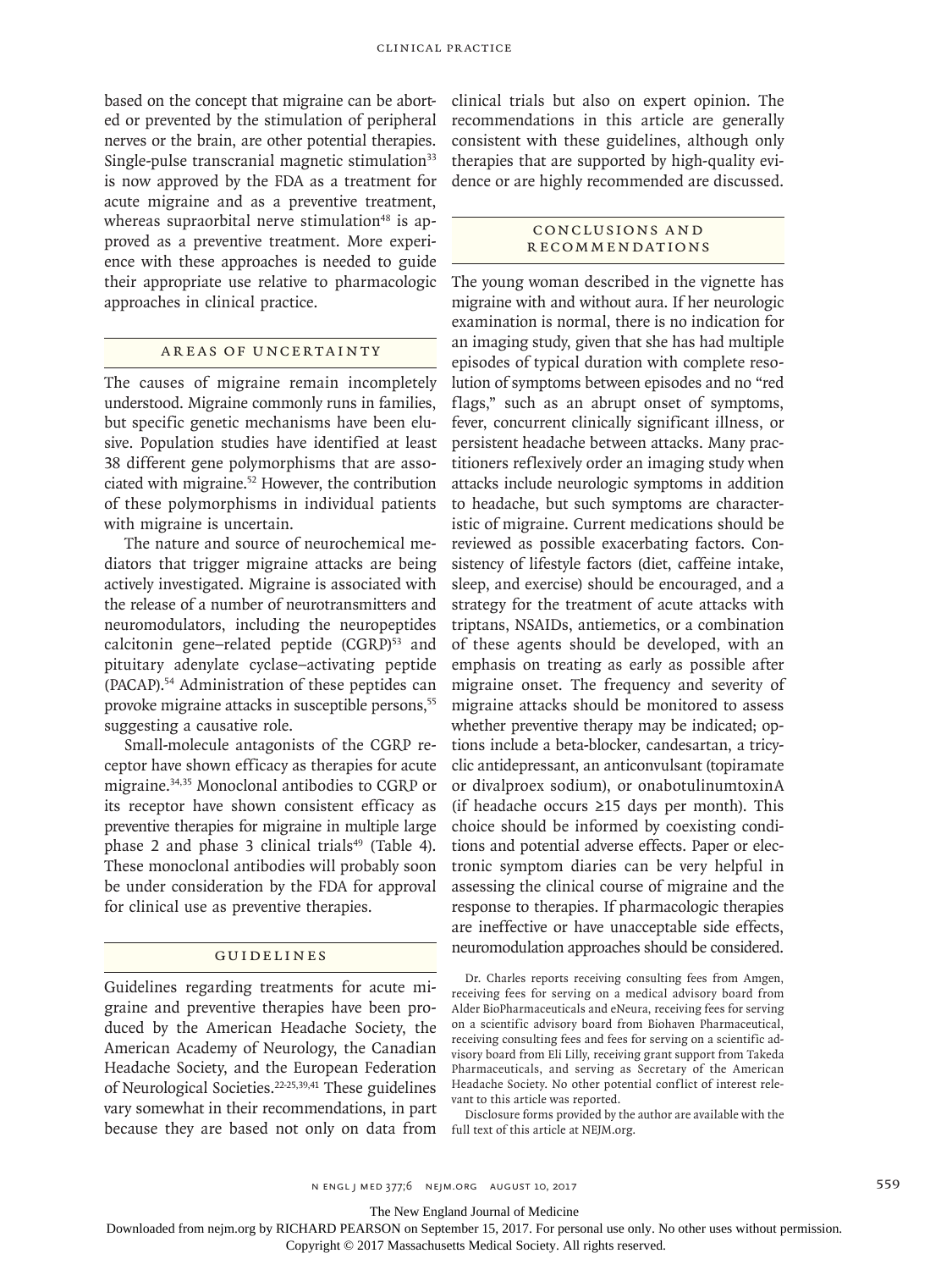#### **References**

**1.** GBD 2015 Disease and Injury Incidence and Prevalence Collaborators. Global, regional, and national incidence, prevalence, and years lived with disability for 310 diseases and injuries, 1990-2015: a systematic analysis for the Global Burden of Disease Study 2015. Lancet 2016;388: 1545-602.

**2.** Vetvik KG, MacGregor EA. Sex differences in the epidemiology, clinical features, and pathophysiology of migraine. Lancet Neurol 2017;16:76-87.

**3.** Natoli JL, Manack A, Dean B, et al. Global prevalence of chronic migraine: a systematic review. Cephalalgia 2010;30: 599-609.

**4.** Abu Bakar N, Tanprawate S, Lambru G, Torkamani M, Jahanshahi M, Matharu M. Quality of life in primary headache disorders: a review. Cephalalgia 2016;36:67-91.

**5.** Minen MT, Begasse De Dhaem O, Kroon Van Diest A, et al. Migraine and its psychiatric comorbidities. J Neurol Neurosurg Psychiatry 2016;87:741-9.

**6.** Giffin NJ, Ruggiero L, Lipton RB, et al. Premonitory symptoms in migraine: an electronic diary study. Neurology 2003; 60:935-40.

**7.** Giffin NJ, Lipton RB, Silberstein SD, Olesen J, Goadsby PJ. The migraine postdrome: an electronic diary study. Neurology 2016;87:309-13.

**8.** Hansen JM, Goadsby PJ, Charles AC. Variability of clinical features in attacks of migraine with aura. Cephalalgia 2016; 36:216-24.

**9.** Charles A. Migraine: a brain state. Curr Opin Neurol 2013;26:235-9.

**10.** Chong CD, Schwedt TJ, Dodick DW. Migraine: what imaging reveals. Curr Neurol Neurosci Rep 2016;16:64.

**11.** Magis D, Vigano A, Sava S, d'Elia TS, Schoenen J, Coppola G. Pearls and pitfalls: electrophysiology for primary headaches. Cephalalgia 2013;33:526-39.

**12.** Amin FM, Asghar MS, Hougaard A, et al. Magnetic resonance angiography of intracranial and extracranial arteries in patients with spontaneous migraine without aura: a cross-sectional study. Lancet Neurol 2013;12:454-61.

**13.** Ahn AH. On the temporal relationship between throbbing migraine pain and arterial pulse. Headache 2010;50:1507-10. **14.** Timm FP, Houle TT, Grabitz SD, et al. Migraine and risk of perioperative ischemic stroke and hospital readmission: hospital based registry study. BMJ 2017;356: i6635.

**15.** Kurth T, Winter AC, Eliassen AH, et al. Migraine and risk of cardiovascular disease in women: prospective cohort study. BMJ 2016;353:i2610.

**16.** Headache Classification Committee of the International Headache Society (IHS). The international classification of headache disorders, 3rd edition (beta version). Cephalalgia 2013;33:629-808.

**17.** Lipton RB, Dodick D, Sadovsky R, et al. A self-administered screener for migraine in primary care: the ID Migraine validation study. Neurology 2003;61:375-82.

**18.** Ashina S, Bendtsen L, Lyngberg AC, Lipton RB, Hajiyeva N, Jensen R. Prevalence of neck pain in migraine and tension-type headache: a population study. Cephalalgia 2015;35:211-9.

**19.** Gil-Gouveia R, Oliveira AG, Martins IP. The impact of cognitive symptoms on migraine attack-related disability. Cephalalgia 2016;36:422-30.

**20.** Bigal ME, Lipton RB. Excessive acute migraine medication use and migraine progression. Neurology 2008;71:1821-8. **21.** Diener HC, Holle D, Solbach K, Gaul C. Medication-overuse headache: risk factors, pathophysiology and management. Nat Rev Neurol 2016;12:575-83.

**22.** Marmura MJ, Silberstein SD, Schwedt TJ. The acute treatment of migraine in adults: the American Headache Society evidence assessment of migraine pharmacotherapies. Headache 2015;55:3-20.

**23.** Orr SL, Friedman BW, Christie S, et al. Management of adults with acute migraine in the emergency department: the American Headache Society evidence assessment of parenteral pharmacotherapies. Headache 2016;56:911-40.

**24.** Worthington I, Pringsheim T, Gawel MJ, et al. Canadian Headache Society Guideline: acute drug therapy for migraine headache. Can J Neurol Sci 2013; 40:Suppl 3:S1-S80.

**25.** Evers S, Afra J, Frese A, et al. EFNS guideline on the drug treatment of migraine — revised report of an EFNS task force. Eur J Neurol 2009;16:968-81.

**26.** Cameron C, Kelly S, Hsieh SC, et al. Triptans in the acute treatment of migraine: a systematic review and network meta-analysis. Headache 2015;55:Suppl 4: 221-35.

**27.** Nagy AJ, Gandhi S, Bhola R, Goadsby PJ. Intravenous dihydroergotamine for inpatient management of refractory primary headaches. Neurology 2011;77:1827-32.

**28.** Eller M, Gelfand AA, Riggins NY, Shiboski S, Schankin C, Goadsby PJ. Exacerbation of headache during dihydroergotamine for chronic migraine does not alter outcome. Neurology 2016;86:856-9. **29.** Derry S, Moore RA. Paracetamol (acetaminophen) with or without an antiemetic for acute migraine headaches in adults. Cochrane Database Syst Rev 2013;4: CD008040.

**30.** Kirthi V, Derry S, Moore RA. Aspirin with or without an antiemetic for acute migraine headaches in adults. Cochrane Database Syst Rev 2013;4:CD008041.

**31.** Goldstein J, Hagen M, Gold M. Results of a multicenter, double-blind, randomized, parallel-group, placebo-controlled, single-dose study comparing the fixed combination of acetaminophen, acetylsalicylic acid, and caffeine with ibuprofen for acute treatment of patients with severe migraine. Cephalalgia 2014;34:1070-8.

**32.** Law S, Derry S, Moore RA. Sumatriptan plus naproxen for the treatment of acute migraine attacks in adults. Cochrane Database Syst Rev 2016;4:CD008541.

**33.** Lipton RB, Dodick DW, Silberstein SD, et al. Single-pulse transcranial magnetic stimulation for acute treatment of migraine with aura: a randomised, doubleblind, parallel-group, sham-controlled trial. Lancet Neurol 2010;9:373-80.

**34.** Marcus R, Goadsby PJ, Dodick D, Stock D, Manos G, Fischer TZ. BMS-927711 for the acute treatment of migraine: a double-blind, randomized, placebo controlled, dose-ranging trial. Cephalalgia 2014;34:114-25.

**35.** Voss T, Lipton RB, Dodick DW, et al. A phase IIb randomized, double-blind, placebo-controlled trial of ubrogepant for the acute treatment of migraine. Cephalalgia 2016;36:887-98.

**36.** Seng EK, Robbins MS, Nicholson RA. Acute migraine medication adherence, migraine disability and patient satisfaction: a naturalistic daily diary study. Cephalalgia 2016 August 3 (Epub ahead of print).

**37.** Lipton RB, Buse DC, Serrano D, Holland S, Reed ML. Examination of unmet treatment needs among persons with episodic migraine: results of the American Migraine Prevalence and Prevention (AMPP) Study. Headache 2013;53:1300-11.

**38.** Goadsby PJ, Zanchin G, Geraud G, et al. Early vs. non-early intervention in acute migraine — 'Act when Mild (AwM)': a double-blind, placebo-controlled trial of almotriptan. Cephalalgia 2008;28:383-91. **39.** Silberstein SD, Holland S, Freitag F, Dodick DW, Argoff C, Ashman E. Evidence-based guideline update: pharmacologic treatment for episodic migraine prevention in adults: report of the Quality Standards Subcommittee of the American Academy of Neurology and the American Headache Society. Neurology 2012;78: 1337-45.

**40.** Holland S, Silberstein SD, Freitag F, Dodick DW, Argoff C, Ashman E. Evidence-based guideline update: NSAIDs and other complementary treatments for episodic migraine prevention in adults: report of the Quality Standards Subcommittee of the American Academy of Neurology and the American Headache Society. Neurology 2012;78:1346-53.

**41.** Pringsheim T, Davenport W, Mackie G, et al. Canadian Headache Society guideline for migraine prophylaxis. Can J Neurol Sci 2012;39:Suppl 2:S1-S59.

**42.** Linde K, Rossnagel K. Propranolol for migraine prophylaxis. Cochrane Database Syst Rev 2004;2:CD003225.

**43.** Stovner LJ, Linde M, Gravdahl GB, et al. A comparative study of candesartan

560 **N ENGL | MED 377;6 NEIM.ORG AUGUST 10, 2017** 

The New England Journal of Medicine

Downloaded from nejm.org by RICHARD PEARSON on September 15, 2017. For personal use only. No other uses without permission.